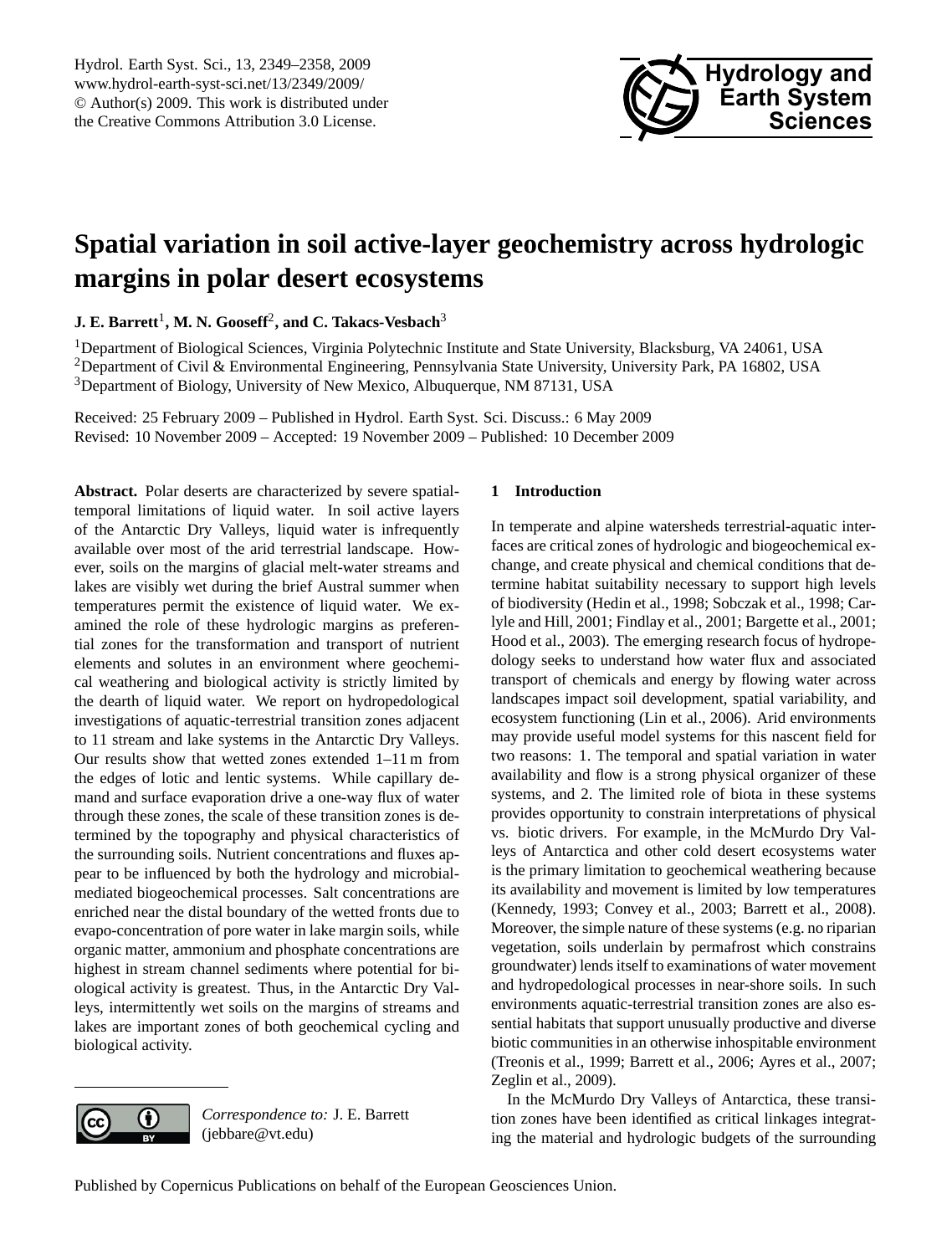

**Fig. 1.** Map of study sites in the McMurdo DryValleys, Antarctica: 1) Lower Onyx River; 2) Upper Onyx River; 3) Priscu Stream; 4) Green Creek; 5) Upper Delta Stream; 6) Lower Delta Stream; 7) Lost Seal Stream; 8) Lake Joyce; 9) Lake Bonney; 10) Lake Hoare; and 11) Lake Fryxell.

31 ical weathering (Gooseff et al., 2002; Nezat et al., 2001). terrestrial and aquatic ecosystems (Lyons et al., 2000; Barrett et al., 2007). For example, riparian and lake-margin soils support relatively favorable microclimates (e.g. Cozetto et al., 2006; Ikard et al., 2009), which may facilitate nutrient transformations and transport between terrestrial and aquatic ecosystems (Barrett et al., 2002; Gooseff et al., 2004; Bate et al., 2008), in addition to being primary locations of geochem-In this paper we report on examinations of active-layer geochemistry in the soils of lake margins and riparian zones of dry valley aquatic ecosystems. Our objective was to assess the spatial and temporal variability in soil biogeochemical and physical properties in hydrologic margins adjacent to stream and lakes in the McMurdo Dry Valleys. Such systems may provide insight to hydropedology and biogeochemical processes because of their relative simplicity in comparison to temperate systems where the influence of vascular plants and significant groundwater inputs obscure subsurface exchanges in aquatic-terrestrial transition zones.

## **2 Methods**

#### **2.1 Site description**

The McMurdo Dry Valleys (Fig. 1) are a series of generally east to west oriented valleys located between the Ross Sea and the Polar Plateau in Southern Victoria Land, Antarctica. Mean daily air temperatures average  $-17°C$ , with winter minimum temperatures often below −40◦C, summer maximums up to 10<sup>°</sup>C (Doran et al., 2002), and surface soil temperatures as high as 15◦C (Barrett et al., 2008). Regionally, average annual temperatures range from −18◦C in coastal zones to −24◦C in high elevation soils of the dry valleys (Aislabie et al., 2006). Annual precipitation inferred from limited observations and calculated from snow pits is less than 10 cm water equivalent, with sublimation losses dominating ablation rates, further limiting the availability of liquid water (Chinn, 1993; Witherow et al., 2006). Arid soils underlain by dry permafrost are the most extensive landform of the dry valleys occupying 61% of glacier ice-free surfaces below 1000 m elevation (Bockheim et al., 2007). Dry valley soils occurring in coastal areas and near contemporary lake edges are characterized by limited horizon development and shallow profiles with dry permafrost or ice cemented layers occurring generally within 30 cm of the surface (Campbell and Claridge, 1987; Bockheim, 2002).

Seasonal glacial melt is the primary source of liquid water to ephemeral streams and ice-covered lakes in the valleys (Bomblies et al., 2001). In contrast to the xeric conditions of upland terrestrial soils, wetted soils at the interface between aquatic and terrestrial landscapes are intermittently saturated through the short austral summers (Gooseff et al., 2007; Northcott et al., 2009) and support the most diverse and abundant soil food webs (Schwarz et al., 1993; Treonis et al., 1999; Barrett et al., 2006; Ayres et al., 2007). Liquid water is unavailable for most of the year, even in these near-shore environments because temperatures exceed 0◦C for only brief periods (10–75 days) during the austral summer (Doran et at., 2002; Barrett et al., 2008).

Soils of the dry valleys have formed from a variety of parent materials, including sandstone, granite, diorite, dolerite and basalt, originating primarily in the exposed bedrock and glacial tills derived from several cycles of glaciation (Campbell and Claridge, 1987), and subsequently influenced by cycles of lake inundation and recession at low elevations (Lyons et al., 2000; Hall et al., 2001, 2002; Poreda et al., 2004). Soils are typically alkaline with broad ranges of salinity reflecting surface exposure age and local hydrological conditions (Bockheim, 1997; Northcott et al., 2009). Organic matter content of these soils is low, with a large proportion attributed to cyanobacterial mat material ablated from lake moats or redistributed lacustrine material from periods of high lake stands (Burkins et al., 2000; Elberling et al., 2006). Contemporary soil biological communities in the Mc-Murdo Dry Valleys are characterized by low biomass, and are comprised of algae, cyanobacteria, bacteria, fungi, protozoans, and a very limited diversity of metazoan invertebrates (Adams et al., 2006; Aislabie et al., 2006; Connell et al., 2006).

#### **2.2 Study design and sampling**

In order to characterize the active layer geochemistry in hydrologic margins we present data collected from gradients of soil moisture adjacent to streams and lakes in the McMurdo Dry Valleys (Table 1). Sampling transects (4 replicates) were established perpendicular to dry valley streams and lakes extending from saturated lake or stream sediment into dry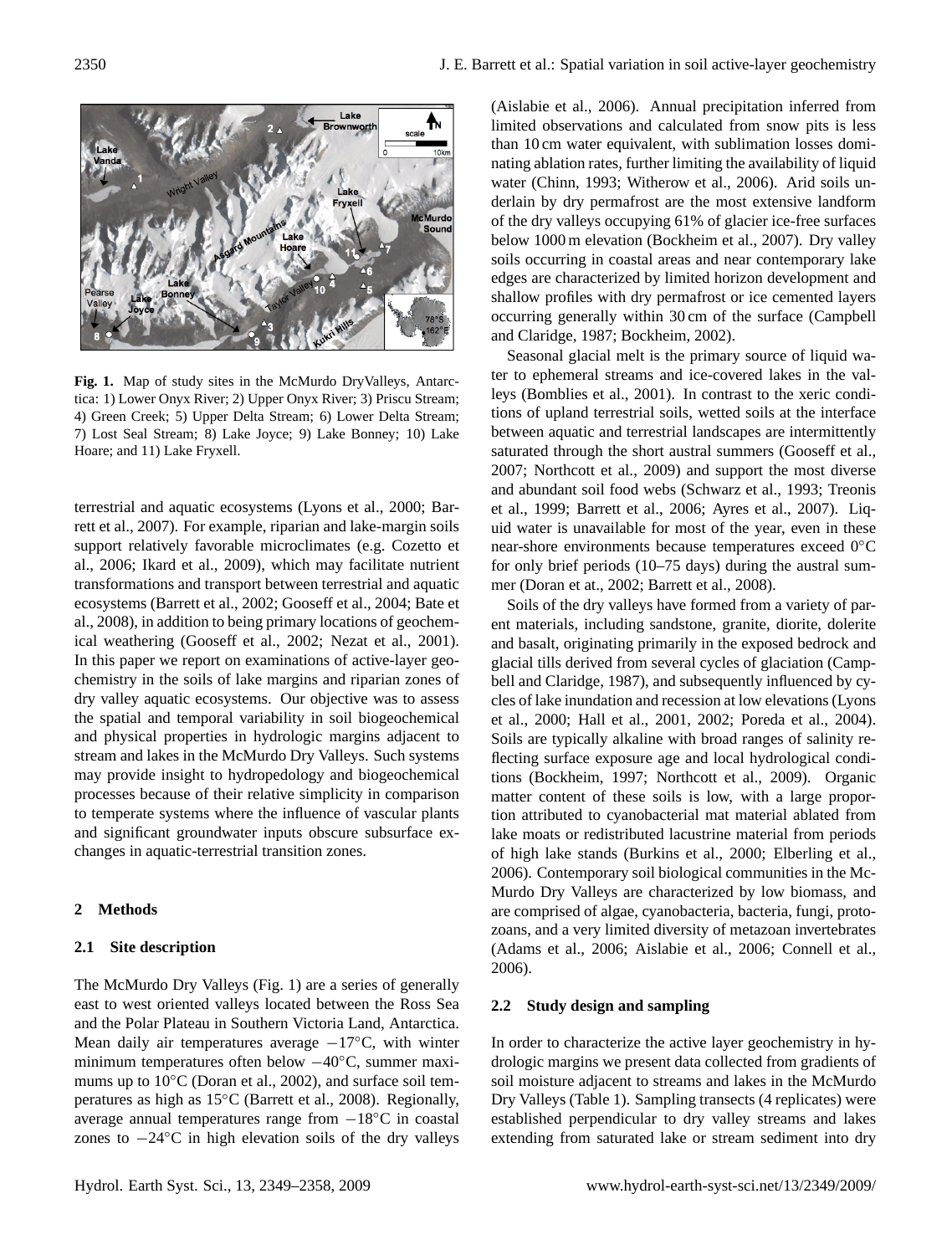| Site                      | Valley | Latitude            | Longitude            | Elevation<br>(m a.s. l.) | Shore Slope<br>$(m/m)^*$ | Mean Margin<br>Length $(m)^*$ | Mean Thaw<br>Depth $(m)^*$ | Bulk density<br>(g/ml) | Particle Size<br>Distribution** |
|---------------------------|--------|---------------------|----------------------|--------------------------|--------------------------|-------------------------------|----------------------------|------------------------|---------------------------------|
| <b>Stream Margins</b>     |        |                     |                      |                          |                          |                               |                            |                        |                                 |
| Lower Onyx River          | Wright | 77°31.412'          | $161^{\circ}43.146'$ | 145                      | 0.24                     | 1.22                          | 0.35                       | 1.70                   | 84 15 1                         |
| <b>Upper Onyx River</b>   | Wright | $77^{\circ}26.625'$ | 162°39.587'          | 270                      | 0.07                     | 3.43                          | 0.27                       | 1.70                   | 85 14 1                         |
| Priscu Stream             | Taylor | $77^{\circ}41.653'$ | $162^{\circ}33.036'$ | 65                       | 0.07                     | 5.69                          | 0.26                       | 1.67                   | 73 26 1                         |
| Green Creek               | Taylor | 77°37.390'          | $163^{\circ}3.925'$  | 19                       | 0.14                     | 2.55                          | 0.33                       | 1.65                   | 60 38 2                         |
| Lower Delta Stream        | Taylor | 77°37.498'          | $163^{\circ}6.546'$  | 24                       | 0.05                     | 7.65                          | 0.43                       | 1.68                   | 75 25 1                         |
| <b>Upper Delta Stream</b> | Taylor | 77°38.575'          | 163°7.918'           | 157                      | 0.11                     | 4.19                          | 0.36                       | 1.67                   | 72 27 1                         |
| <b>Lost Seal Stream</b>   | Taylor | $77^{\circ}35.404'$ | $163^{\circ}16.397'$ | 32                       | 0.09                     | 4.49                          | 0.23                       | 1.63                   | 51 47 1                         |
| Lake Margins              |        |                     |                      |                          |                          |                               |                            |                        |                                 |
| Lake Joyce                | Pearse | 77°42.989'          | 161°38.749'          | 301                      | 0.13                     | 2.93                          | 0.37                       | 1.60                   | 35 64 1                         |
| Lake Bonney               | Taylor | $77^{\circ}42.765'$ | $162^{\circ}28.385'$ | 64                       | 0.30                     | 5.36                          | 0.70                       | 1.68                   | 78 20 2                         |
| Lake Hoare                | Taylor | 77°37.931'          | 162°53.262'          | 73                       | 0.19                     | 2.35                          | 0.30                       | 1.65                   | 59 40 1                         |
| Lake Fryxell              | Taylor | $77^{\circ}36.424'$ | $163^{\circ}6.807'$  | 18                       | 0.07                     | 11.04                         | 0.28                       | 1.64                   | 54 42 4                         |

**Table 1.** Location and spatial dimensions of hydrological margins.

<sup>∗</sup> data from Northcott et al. (2009). ∗∗ particle size distribution for soils averaged across stream and lake margins; distributions are as follows: coarse sand and pebbles (0.4–4 mm), fine sand (0.075–0.4 mm) and soil material of less than 0.075 mm diameter.

soils. Transect lengths and sampling positions were determined individually for each moisture gradient based upon the observed distance of the distal boundary of saturated soils. These wetted fronts are visually conspicuous in the wellsorted soils surrounding dry valleys lakes, and usually for streams as well (Gooseff et al., 2007; Northcott et al., 2009). In cases where wetted fronts were not visually conspicuous a hand-held soil reflectometer (Delta T Devices) was used to determine the average distance from streams where soil pore water fell to below 5% gravimetric water content. The theta probes were calibrated with known volumetric moisture contents of soils collected from the Lake Hoare site. Estimates of gravimetric soil moisture  $(\% g/g)$  were calculated from the voltage output  $(v)$  of the theta probes using the following equation:

 $\varphi = (1/d)(-251v5 + 261v4 - 101v3 + 17v2 - 1.05v)^*100$  (1)

where d is the bulk density of soils (g/ml) and  $\phi$  is the gravimetric soil water content.

Transects included sampling positions located 0.2 m from open water in stream and lake margins (first position), and sampling positions 0.2 m from the wetted front on both the near-shore and uphill sides of this boundary (third and fourth positions, respectively); a sampling position was also located mid-way between open water and the edge of the wettedfront (second position). Salt deposits are typically visible within a few centimeters of the wetted fronts adjacent to stream and lake environments. Soils (0–10 cm depth) were collected from these transects with hand-trowels in December 2004, December 2005 and January 2006 during periods of active stream flow and lake-moat melt out when open water conditions were present (Doran et al., 2008). Samples were also collected from pits excavated to ∼0.5 m from wetted zones adjacent to Lake Fryxell and Green Creek to characterize vertical distribution of solutes. Three pits were excavated in each location, two within the wetted zone and 1 from outside the wetted zone. Samples were stored at 4◦C prior to processing and extractions for chemical composition.

## **2.3 Analysis**

All soils were sieved and the <2 mm fraction retained for analysis or physical and chemical properties. Basic physical and chemical properties of soils were determined on subsamples, and preliminary processing was performed in the Crary Laboratory at McMurdo Station, Antarctica. All subsequent analysis was preformed at the Dartmouth College Environmental Measurements Laboratory or the Virginia Tech Ecosystem Analysis Laboratory. Gravimetric water content was determined on soil subsamples that were oven-dried at 105◦C for 48 h. Soil ionic strength was estimated by measuring the electrical conductivity of a 1:5 solution of soil in DI water using a calibrated YSI conductivity meter. We measured soil pH on a 1:2 soil:DI water extract using an Orion pH meter.

Major ions were estimated from salt solution and deionized water extracts of soils using a 1:5 ratio of substrate to extractant. Soil extracts were shaken for 30 min on an orbital shaker and filtered through Whatman No. 42 filter paper and frozen prior to analyses. Major ion analytes were analyzed for Cl<sup>-</sup>, NO<sub>3</sub>, SO<sub>4</sub><sup>2</sup><sup>-</sup>, Ca<sup>2+</sup>, K<sup>+</sup>, Mg<sup>2+</sup>, and Na<sup>+</sup> using a Dionex ion chromatograph, and for major cations using a Spectra ICP-OES in the Dartmouth College Environmental Measurements Laboratory. Inorganic nutrient content of soils were determined on  $2$  M KCl and  $0.5$  M NaHCO<sub>3</sub> extracts analyzed on a Lachat FIA Analyzer in the Crary Analytical Laboratory for ammonium, nitrate and phosphate concentrations (Keeney and Nelson, 1982; Olsen and Sommers,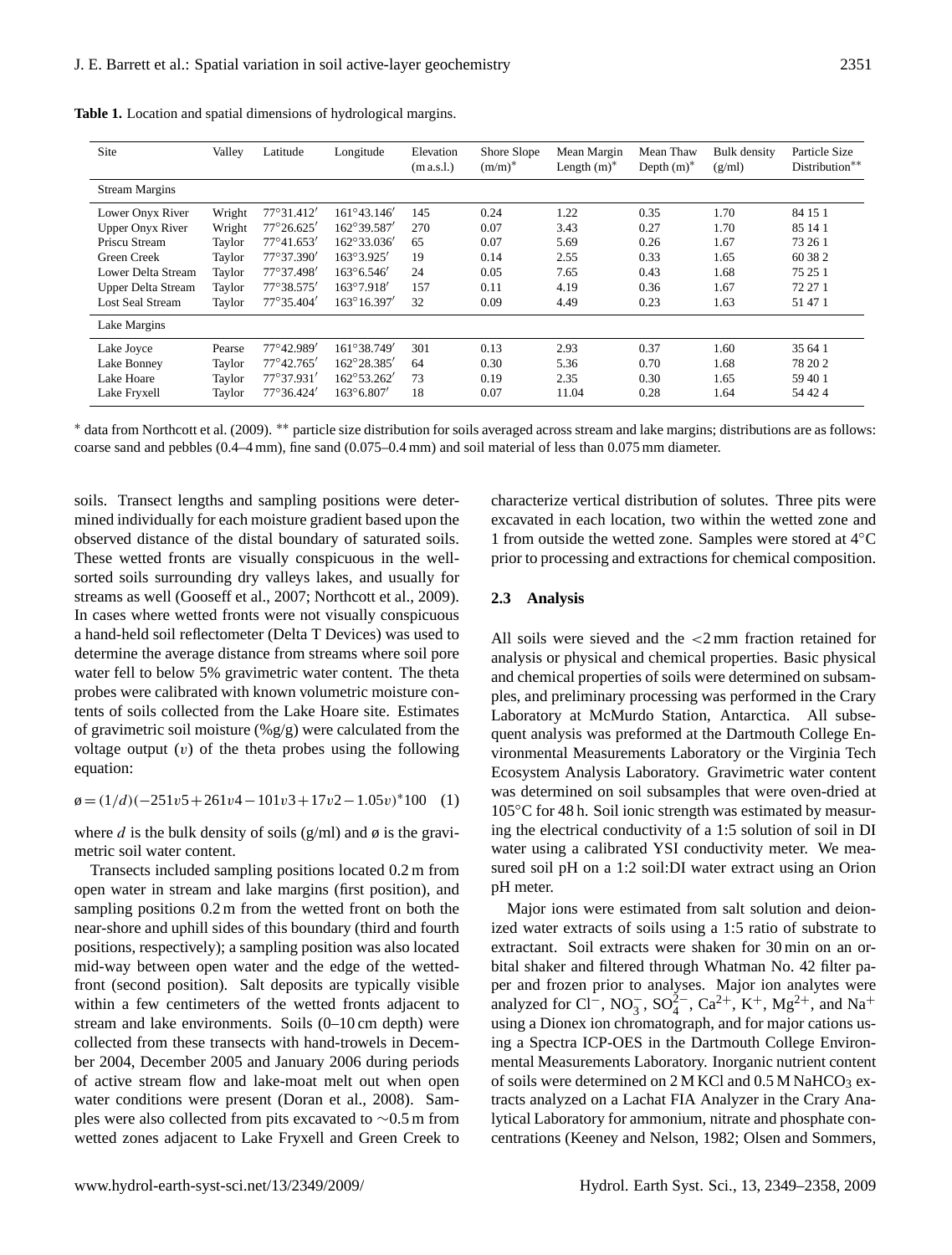**Table 2.** ANOVA summaries (F ratios, probability values, and partial  $r^2$  in parenthesis) of landscape (lotic vs. lentic) and transect position (distance from liquid water) affects on natural log transformed physical and chemical properties of dry valley soils in hydrological margins.

|                                 | $ln(water+1)$<br>$(\%g/g)$ | pH        | $ln(conductivity+1)$<br>$(\mu$ Siemens/cm) | $ln(Cl^{-}+1)$ | $ln(SO_4^{-2}+1)$ | $ln(Ca^{2+}+1)$<br>(mmol/kg) | $ln(Mg^{2+}+1)$ | $ln(Na^{+}+1)$ | $ln(K^{+}+1)$ |
|---------------------------------|----------------------------|-----------|--------------------------------------------|----------------|-------------------|------------------------------|-----------------|----------------|---------------|
| Landscape type                  | $5.20*$                    | 3.79      | $70.60***$                                 | 58.09****      | $43.32***$        | $39.83***$                   | $34.52***$      | $73.62***$     | $40.60***$    |
|                                 | (0.04)                     | (0.02)    | (0.27)                                     | (0.23)         | (0.21)            | (0.18)                       | (0.16)          | (0.28)         | (0.19)        |
| Transect position               | $278.60***$                | 0.91      | $7.41***$                                  | $7.70***$      | 2.29              | $5.96***$                    | $3.84*$         | $7.72***$      | $4.16**$      |
|                                 | (0.59)                     | (0.00)    | (0.08)                                     | (0.09)         | (0.00)            | (0.08)                       | (0.05)          | (0.09)         | (0.05)        |
| Landscape <sup>*</sup> position | 0.35                       | $6.12***$ | .53                                        | $3.83*$        | 1.47              | $3.55*$                      | 2.39            | $3.15*$        | 1.41          |
|                                 | (0.00)                     | (0.10)    | (0.00)                                     | (0.03)         | (0.00)            | (0.04)                       | (0.00)          | (0.03)         | (0.00)        |

 $*P < 0.05, **P < 0.01, ***P < 0.001, ***P < 0.0001$ 

**Table 3.** ANOVA summaries (F statistic with P values, and partial  $r^2$  in parenthesis) of landscape (lotic vs. lentic) and transect position (distance from liquid water) affects on nutrient and organic matter content of dry valley soils in hydrological margins.

|                          | $ln(NH_4^+ + 1)$<br>(mg N/kg) | $ln(NO_3^-+1)$<br>(mg N/kg) | $ln(PO_4^{3-}+1)$<br>(mg N/kg) | $ln(SOC+1)$<br>(g C/kg) | $ln(TN+1)$<br>(g N/kg) | C: N      |
|--------------------------|-------------------------------|-----------------------------|--------------------------------|-------------------------|------------------------|-----------|
| Landscape type           | $14.66***$                    | $114.27***$                 | 1.43                           | $13.45***$              | $14.19***$             | $6.99***$ |
|                          | (0.08)                        | (0.33)                      | (0.00)                         | (0.34)                  | (0.37)                 | (0.028)   |
| <b>Transect position</b> | 0.57                          | $17.05***$                  | $2.62*$                        | $6.44***$               | $4.74***$              | 1.60      |
|                          | (0.00)                        | (0.15)                      | (0.02)                         | (0.05)                  | (0.04)                 | (0.00)    |
| Landscape*position       | $2.75*$                       | $9.83***$                   | 0.70                           | $3.27***$               | $2.73***$              | 1.54      |
|                          | (0.04)                        | (0.05)                      | (0.00)                         | (0.26)                  | (0.22)                 | (0.00)    |

 $*P < 0.05$ ,  $*P < 0.01$ ,  $***P < 0.001$ ,  $****P < 0.0001$ 

1982). Soil organic carbon and total nitrogen content of soils were determined from acidified sub-samples on CE Elantech Flash EA 1112 Elemental Analyzer (Lakewood, NJ) at the Virginia Tech Ecosystem Analysis Laboratory (Burkins et al., 2000). We use Analysis of variance (ANOVA) to partition variance in soil properties among spatial domains (moisture gradients, sites and landscape types) and over time (seasonal and annual). All statistical analyses were conducted in JMP v 7.0. All data were  $log(x+1)$  transformed to satisfy the assumption of normal distribution when necessary.

#### **3 Result**

## **3.1 Spatial variation in saturated soils**

Differences among study sites  $(n=11)$  were a significant source of variation for all physical and geochemical properties examined (Tables 2 and 3). Since we were primarily interested in the influence of continuous moisture gradients on soil geochemistry, we focused our analysis on transect position effects (i.e. distance from lake or stream water). Water content of soils decreased as a function of horizontal distance from stream and lake shorelines in the dry valley lake and stream systems examined (Fig. 2a). For these extremely coarse soils (Table 1), saturation typically occurs at gravimetric water contents above 12–15% (Jarvis and Messing, 1991). Soils were above saturation content in the 1st transect position (20 cm from open water) and decreased to below 5% gravimetric soil water in samples collected from the 4th transect position most distant from stream and lake waters (Fig. 2a). Lake margin soils had higher water content on average than stream environments, though distance from liquid water accounted for most of the explainable variance across all the environments studied (Table 2). These results were consistent with visual observations of the wetted-front of saturated soils which extended up to the 3rd transect positions, 4–5 m on average, from open water (Fig. 2a).

Near-shore environments (within 20 cm of liquid water) had significantly higher pH in lake (9.0) vs. stream (8.3) soils, but were otherwise quite similar across dry valley stream and lake margins (Fig. 2b). Electrical conductivity (a proxy for ionic strength) of soil extracts varied significantly between lake and stream environments, and most notably across sampling transects (Fig. 2), with the 3rd transect positions (i.e. near the distal edge of the hydrologic margin) consistently exhibiting the highest electrical conductivity (Fig. 2c). These trends in electrical conductivity coincided with spatial variation in major ion concentrations. Major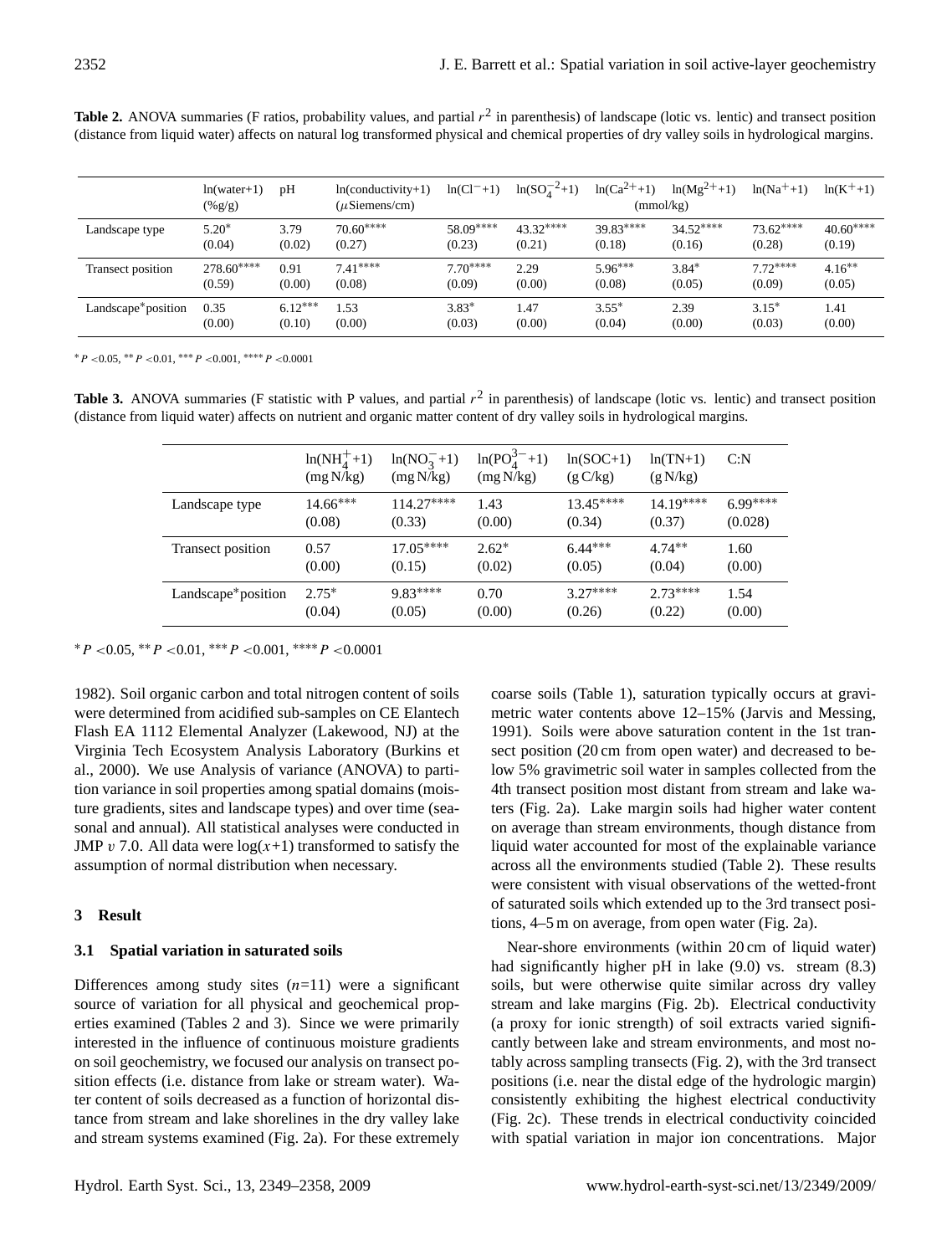

Fig. 2. Contemporary influences of stream and lake waters on nearshore water content and major ion concentrations in surface soils (0–10 cm) from 11 hydrologic margins of the McMurdo Dry Valleys (Fig. 1). Significance of landform (stream vs. lakes) and transect positions on soil properties are shown in Tables 2 and 3; error bars are standard error of the mean for  $n=4$  and 7 pooled samples for lakes and streams, respectively.

ion (Cl<sup>−</sup>, NO<sub>3</sub><sup>-</sup>, SO<sub>4</sub><sup>2</sup><sup>-</sup>, K<sup>+</sup>, Na<sup>+</sup>, Ca<sup>2+</sup>, Mg<sup>2+</sup>) concentrations were greatest in the 3rd transect position near the distal boundary of the wetted fronts (Fig. 2d–j).

Lake margin soils had higher solute content relative to stream margin soils (Fig. 2). This effect was apparent in the overall model (Table 2) and strengthened when evaluated on a site by site basis; i.e. substituting individual study sites into statistical models in place of landscape type (i.e. stream vs. lake) markedly improved model fit for these variables (e.g.  $R^2$ =0.95, P <0.0001 for ANOVA of electrical conductivity by site). This effect illustrates the influence of till composition and surface exposure age on soil salt composition independent of hydrological effects (e.g. Bockheim, 1997; Barrett et al., 2007; Bate et al., 2008). Despite these regional gradients, solute content (anion and cation) was universally greatest in the soils collected from near the end of the moisture gradients across the sampling transects (Fig. 2) and all major ions were negatively correlated with water content except for ammonium and phosphate (Table 4).

Our estimates of nitrate concentration were similar for both the deionized water and KCl extraction techniques. Results from these analyses shared a high proportion of variance  $(r<sup>2</sup>=0.99)$ , though nitrate concentrations measured on KCl extracts were 15% greater on average than nitrate extracted using deionized water. Here we report the results of KClextractions for estimates of nitrate based upon the assumption that KCl has greater extraction efficiency than deionized water.

Inorganic N concentration of soils varied across the sampling transects, with distinct trends evident for  $NH_4^+$  and  $NO<sub>3</sub><sup>-</sup>$ . Nitrate concentrations were greatest at the distal boundary of the wetted front (Fig. 2e) in both lake and stream environments and exhibited a significant correlation with electrical conductivity of soil extracts  $(r=0.32)$ . Lake margins had significantly higher NO<sub>3</sub> concentrations relative to stream margin soils; a multiple regression model for NO<sub>3</sub> including landscape type (stream vs. lake) and conductivity accounted for 70% of the variation in  $NO_3^-$  content of margin soils suggesting that controls over  $NO_3^-$  transport are mainly physical. In contrast,  $NH<sub>4</sub><sup>+</sup>$  concentrations were higher in near-shore lake margin soils than in lotic environments (Fig. 3) and typically highest within a few meters of open water (Fig. 3a). Phosphate concentrations of soils exhibited similar spatial patterns to  $NH<sub>4</sub><sup>+</sup>$  content though differences between stream and lake margins were less pronounced (Fig. 3b).

Soil organic carbon and total N content was greatest in near shore lotic environments and decreased with increasing distance from open water (Table 3, Fig. 3c and d), exhibiting similar trends to soil water content with which these variables were strongly correlated (Table 4). Some inorganic nutrients followed similar patterns to carbon (Fig. 3). For example,  $NH_4^+$  and  $PO_4^{3-}$  concentrations were correlated with soil water content and exhibited distinct spatial trends compared with other major ions (Cl<sup>-</sup>, NO<sub>3</sub>, SO<sub>4</sub><sup>2</sup><sup>-</sup>, K<sup>+</sup>, Na<sup>+</sup>,  $Ca^{2+}$ , Mg<sup>2+</sup>), which appeared to be influenced primarily by physical conditions (i.e. wicking and evaporation) as well as by differences between streams and lake environments (Table 3).

Vertical variation in major ion concentration within the surface 0.5 m of soil profiles exhibited distinct patterns between lotic and lentic landscapes (Fig. 4). Nitrate,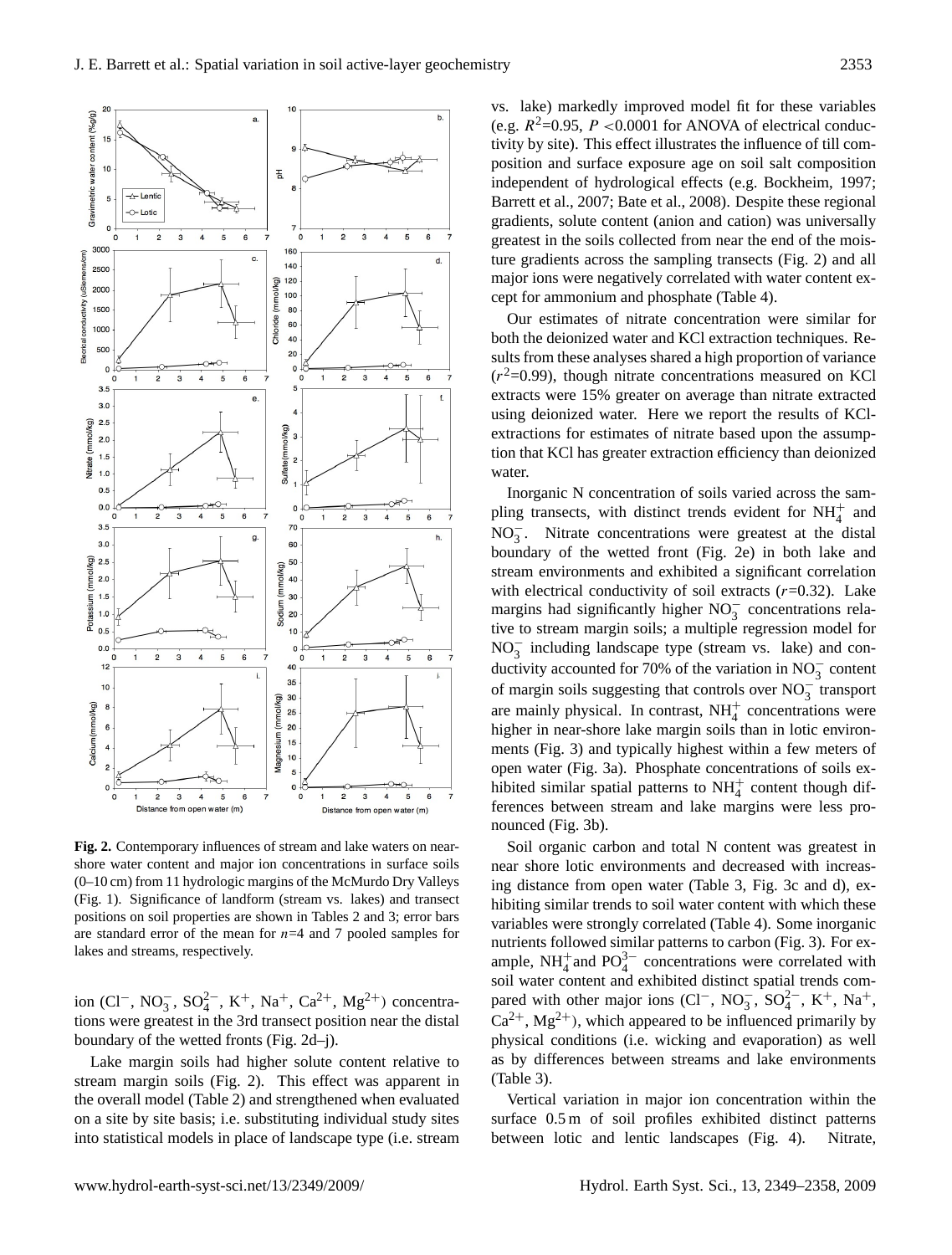Table 4. Correlation matrix of log-transformed soil properties (N=157).

|                                          | water      | pH      | E.C.      | NH <sub>4</sub> | $PO_4^{3-}$ | $Cl^-$    | $NO_3^-$  | $SO_4^{2-}$ | $Ca^{2+}$ | $K^+$     | $Mg^{2+}$ | $Na+$   | $\mathcal{C}$ | N    |
|------------------------------------------|------------|---------|-----------|-----------------|-------------|-----------|-----------|-------------|-----------|-----------|-----------|---------|---------------|------|
| Soil moisture content                    | 1.00       |         |           |                 |             |           |           |             |           |           |           |         |               |      |
| (% by weight)                            |            |         |           |                 |             |           |           |             |           |           |           |         |               |      |
| pH                                       | $-0.14$    | 1.00    |           |                 |             |           |           |             |           |           |           |         |               |      |
| Electrical                               | $-0.36***$ | $-0.05$ | 1.00      |                 |             |           |           |             |           |           |           |         |               |      |
| conductivity ( $\mu$ S/cm)               |            |         |           |                 |             |           |           |             |           |           |           |         |               |      |
| $NH4+ (mg N/kg)$                         | $-0.12$    | 0.04    | $0.71***$ | 1.00            |             |           |           |             |           |           |           |         |               |      |
| $PO_4^{\overrightarrow{3}}$<br>(mg P/kg) | $0.69***$  | 0.34    | $-0.10$   | 0.10            | 1.00        |           |           |             |           |           |           |         |               |      |
| $Cl^{-}$ (mmol/kg)                       | $-0.35***$ | $-0.08$ | 1.00      | 0.71            | $-0.12$     | 1.00      |           |             |           |           |           |         |               |      |
| $NO_2^-$ (mmol/kg)                       | $-0.27***$ | 0.02    | $0.32***$ | 0.14            | 0.03        | $0.24***$ | 1.00      |             |           |           |           |         |               |      |
| $SO_4^2$<br>(mmol/kg)                    | $-0.31***$ | $-0.02$ | $0.87***$ | $0.66***$       | $-0.10$     | $0.86***$ | $0.28**$  | 1.00        |           |           |           |         |               |      |
| $Ca^{2+}$<br>(mmol/kg)                   | $-0.34***$ | $-0.11$ | $0.94***$ | $0.68***$       | $-0.14$     | $0.95***$ | $0.20*$   | $0.91***$   | 1.00      |           |           |         |               |      |
| $K^+$ (mmol/kg)                          | $-0.31***$ | 0.02    | $0.98***$ | $0.75***$       | $-0.01$     | $0.98***$ | $0.27**$  | $0.88***$   | $0.94***$ | 1.00      |           |         |               |      |
| $Mg^{2+}$ (mmol/kg)                      | $-0.32***$ | $-0.09$ | $0.98***$ | $0.70***$       | $-0.14$     | $0.99***$ | 0.13      | $0.82***$   | $0.95***$ | $0.96***$ | 1.00      |         |               |      |
| $Na^{+}(mmol/kg)$                        | $-0.37***$ | 0.07    | $0.91***$ | $0.64***$       | 0.02        | $0.87***$ | $0.62***$ | $0.82***$   | $0.82***$ | $0.90***$ | $0.81***$ | 1.00    |               |      |
| Soil organic $C(g/kg)$                   | $0.32***$  | 0.10    | $-0.12$   | $0.08*$         | $0.66***$   | $-0.13$   | 0.05      | $-0.16*$    | $-0.12$   | $-0.08$   | $-0.15*$  | $-0.04$ | 1.00          |      |
| Total soil $N(g/kg)$                     | $0.29***$  | 0.09    | 0.00      | 0.14            | $0.70***$   | $-0.03$   | $0.18*$   | $-0.05$     | $-0.02$   | 0.04      | $-0.05$   | 0.12    | $0.97***$     | 1.00 |

 $*P$  <0.05,  $*P$  <0.01,  $**P$  <0.001



**Fig. 3.** Contemporary influences of stream and lake waters on nearshore soil nutrients in surface soils (0–10 cm): **(a)** ammonium content, **(b)** phosphate content, **(c)** organic C content, **(d)** total N content. Error bars are standard error of the mean for  $n=4$  and 7 pooled samples for lakes and streams, respectively.

terns were evident for soil organic C (Fig. 5) and total soil N ammonium and chloride concentrations were greatest in soils located within the wetted zone adjacent to Lake Fryxell (Fig. 4a–c). Nitrate and chloride concentrations were greatest within the top 10 cm of the surface; below 10 cm concentrations of nitrate and chloride were low and less variation was evident among the soil pits (Fig. 4a and c). Similar pat-(data not shown) for lake margin soils near Lake Fryxell with high concentrations of organic matter in surface soils; soil organic matter concentrations (C and N) were generally lower in soils collected from pits near Green Creek, but the low concentrations resulted in many samples being below detection limits and prevents statistical assessment of differences between stream and lake-side soil pits. Solute content of soils



**Fig. 4.** Vertical profiles of subsurface chemical properties in soils adjacent to Lake Fryxell **(a, b, c)** and Green Creek **(d, e, f)**. Distances of pits from shoreline are 6.4, 9.1 and 11.7 m from Lake Fryxell, and 5, 7 and 9.7 m from Green Creek.

 concentrations was less pronounced than in lake margin soils. from pits adjacent to Green Creek were more variable than those adjacent to Lake Fryxell and exhibited different trends with respect to the where maximum concentrations of solutes occurred. For example, the difference between surface and subsurface concentrations in stream-side nitrate and chloride Moreover, higher concentrations of all solutes were evident in soils outside the wetted zone than in the soils adjacent to Green Creek (Fig. 4d–f).

## **3.2 Temporal variation in saturated soils**

Dry valley lake and streams margins exhibited less seasonal and annual variation in geochemical properties of soils than spatial variation associated with moisture gradients. Seasonal variation (December 2005 vs. January 2006) was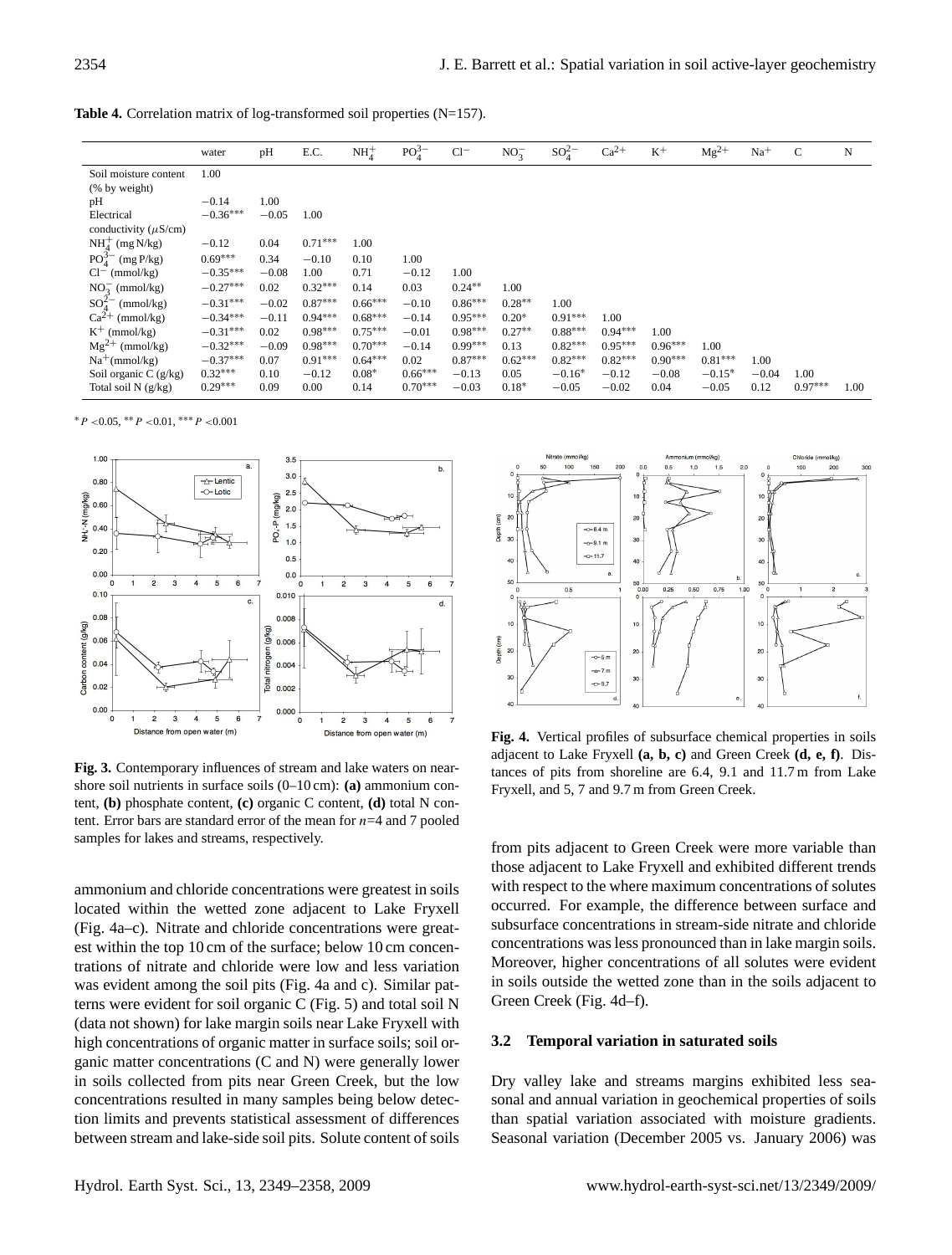**Table 5.** ANOVA results for seasonal (December 2004 vs. January 2005) and annual (January 2005 vs. January 2006) time scales for soil biogeochemical variables.

| Variable                                | Seasonal |       | Annual      |       |  |  |
|-----------------------------------------|----------|-------|-------------|-------|--|--|
|                                         | F ratio  | $R^2$ | F ratio     | $R^2$ |  |  |
| Soil moisture<br>content (% by wt)      | $3.75*$  | 0.10  | 3.52        | 0.00  |  |  |
| pH                                      | 1.1      | 0.00  | 0.98        | 0.00  |  |  |
| Electrical<br>conductivity $(\mu S/cm)$ | 0.82     | 0.00  | 0.64        | 0.00  |  |  |
| $NH4+ (mg N/kg)$                        | 1.45     | 0.00  | $10.85**$   | 0.03  |  |  |
| $NO_3^-$ (mmol/kg)                      | 1.11     | 0.00  | $102.66***$ | 0.14  |  |  |
| $Cl^{-}$ (mmol/kg)                      | 0.56     | 0.00  | $3.83*$     | 0.02  |  |  |

 $*P$  <0.05,  $*P$  <0.01,  $***P$  <0.001,  $***P$  <0.0001

significant only for water content, though it contributed to less than 1% of the variance across all lake and stream margins (Table 5). Inter-annual variability was noted only for inorganic N and chloride content of soils, though differences between January 2005 and January 2006 only contributed to small proportions of the variance in solute concentration (Table 5). In general, temporal variation was much less significant than the spatial variation detected across hydrological margins.

## **4 Discussion**

This study demonstrates that hydropedological processes generate distinct geochemical patterns in near-shore stream and lake environments. In the McMurdo Dry Valleys, major landscape features such as glaciers, melt-water streams, lakes and soils are hydrologically linked over multiple time scales with the dynamics of local and regional hydrology driven predominantly by climatic variability (e.g. Lyons et al., 2000; Doran et al., 2008). The legacy of these paleoaquatic environments is preserved in contemporary patterns of soil geochemistry. Examination of contemporary spatial variation in surface geochemistry in hydrological margins points to mechanisms responsible for these prominent patterns in dry valley landscapes.

Biogeochemical properties of soils in aquatic terrestrial transition zones exhibited strong spatial patterns structured by the proximity and movement of liquid water. The most conspicuous influence of aquatic environments on neighboring soils is the wicking of water by capillary action into drier environments (Gooseff et al., 2007; Northcott et al., 2009). Water content varied significantly across aquatic-terrestrial transition zones adjacent to both streams and lakes in the McMurdo Dry Valleys (Fig. 2). These results are consistent with the visual observations of the wetted-front of saturated soils that extended 4–5 m from open water depending upon



**Fig. 5.** Vertical profiles of organic carbon content in soils adjacent to Lake Fryxell; distances of pits from shoreline are given in Fig. 4.

topography and particle size distribution in soils (Gooseff et al., 2007). Differences in micro-topography associated with landscape heterogeneity, stream channel morphology and patterned ground adjacent to lakes (and often in the shallow sediments of lakes) may also play a role in water movement across hydrological margins; this could be an area of fruitful inquiry in future studies of hydropedology in polar deserts.

suggested that the threshold for biological activity of Antarc-Spatial distribution of water in near shore soils has significant implication for terrestrial biological communities and biogeochemical cycling. For example, Treonis et al. (2000) tic metazoan invertebrates is 4–5% soil water content by weight. Water content of soils outside the evaporative margins of streams and lakes were typically below 5% water content by weight. Thus these hydrological margins may delineate zones of potential biological activity by multicellular organisms and trophic interactions in the McMurdo Dry Valleys. Together with organic matter and salinity, liquid water strongly limits the spatial distribution and activity of soil organisms (Treonis et al., 1999, 2000; Barrett et al., 2008; Poage et al., 2008; Zeglin et al., 2009).

The differences between spatial trends in inorganic nutrient concentrations illustrate important differences in source pools and resulting constraints on biological nutrient cycling in Antarctic environments. Atmospheric deposition is the dominant source of  $NO_3^-$  in the McMurdo Dry Valleys (Campbell and Claridge, 1987; Michalski et al., 2005), whereas  $NH<sub>4</sub><sup>+</sup>$  may result from both physical (aerial deposition) and biological (decomposition of organic matter) processes (Barrett et al., 2002). Phosphorus availability in near-shore terrestrial environments and adjacent aquatic ecosystems is strongly influenced by geological substrate,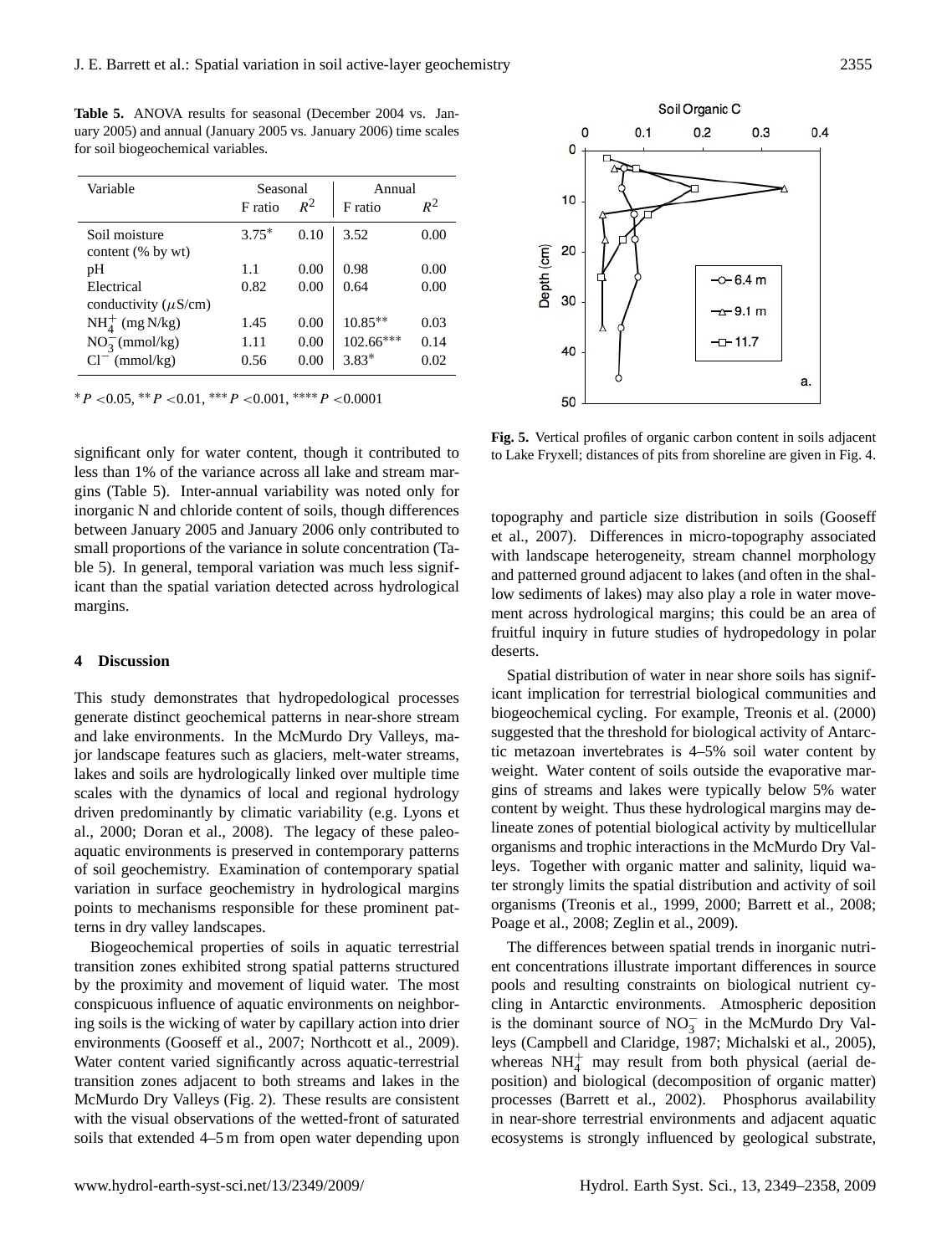and extent of chemical weathering processes (Barrett et al., 2007; Bate et al., 2008). Thus, the different spatial patterns evident for NO<sub>3</sub> relative to NH<sup>+</sup><sub>4</sub> and PO<sub>4</sub><sup>3-</sup> in these stream and lake margins may illustrate a gradient in biological to physical control over nutrient cycling and mobility. In near shore saturated zones, elevated levels of  $NH_4^+$  and  $PO_4^{3-}$ are associated with high organic matter and water content (Figs. 2 and 3) and greater biodiversity and biomass (Treonis et al., 1999; Barrett et al., 2006; Ayres et al., 2007). For example, total invertebrate abundance is typically greatest in the saturated soils on the periphery of streams and lakes, though variation in salinity among aquatic ecosystems also drives significant variance in soil communities (Treonis et al., 1999). Proximity to water sources facilitates higher microbial biomass, greater prevalence of invertebrates, and greater potential for biological activity in general (e.g. Zeglin et al., 2009), though this effect is most evident within one meter of open water (Takacs Vesbach et al., 2009); beyond that distance, physical processes associated with the wicking of water and evapo-concentration of salts appear to be the dominant geochemical processes.

The spatial patterns observed in water content, electrical conductivity and major ions are consistent with isotopic studies of near-shore environments which have shown that lake and stream margin pore waters generally exhibit an increasing enrichment of  ${}^{2}H$  and  ${}^{18}O$  with distance from the shore, and decreasing soil water content, suggesting evaporation of pore waters and concentration of solutes in these soils (Northcott et al., 2009). Our results show the evapoconcentration of solutes doesn't distinguish between cations and anions, probably reflecting the low exchange capacity of these low clay and organic matter soils. Only  $NH_4^+$  and  $PO_4^{3-}$  were not concentrated in evaporative margins, perhaps reflecting their strong limitation and biotic demand in aquatic and near-shore environments (Barrett et al., 2007), alternatively this could be related to the low solubility of  $PO_4^{3-}$  at these high pHs and the high charge to mass ratio of ammonium. Together, these trends in physical and chemical properties and isotopic composition of pore waters support the conclusion that salts are accumulating at the distal boundary of the wetted fronts in dry valley lake and stream margins due to a combination of wicking of water due to capillary demand of the soils and evapo-concentration of dissolved solutes. This effect is most pronounced in soils adjacent to lakes where electrical conductivity and soil solute content are higher on average than in lotic environments (Table 2, Fig. 2) suggesting that this effect is largely driven by the more stable boundary of the wetted front that exists in lake margins compared with the evaporative margins in stream environments which are largely determined by temporal variation in flow (Conovitz et al., 1998).

The vertical variation in soil solute content we observed (Fig. 4) also supports this interpretation. For example, differences between surface and subsurface nitrate and chloride concentrations were most evident in pits excavated adjacent to lake margins where surface soils are subject to high evaporative fluxes. In contrast, differences between surface and subsurface concentrations of major ions were less pronounced in soils adjacent to Green Creek. Concentrations of major ions are several orders of magnitude lower in soils adjacent to Green Creek relative to lake margins (with the lowest overall values occurring in sediments closest to the stream), suggesting that these environments are flushed by the longitudinal movement of water associated with high steam flow. Hence, transport of major ions in stream margins are less influenced by evaporation than in lake margins.

These geochemical gradients evident at the distal boundary of wetted zones appear to be largely physically driven. Previous work has demonstrated significant spatial variation in invertebrate communities associated with the salinity gradients imposed by such conditions (Treonis et al., 1999; Ayres et al., 2007). Such patterns probably reflect allogenic drivers of community assembly. In contrast, the higher concentrations of organic matter and nutrients in saturated soils immediately adjacent to streams and lakes likely reflects contemporary and active biological processes by cyanobacterial mats. We hypothesize that these geochemical gradients also drive spatial patterns in subsurface microbial communities. The influence of microbial communities on potentially *bio*geochemically driven gradients is the subject of ongoing research. We hypothesize that such influence will be most evident within the intermittently saturated zones of aquaticterrestrial transitional environments.

## **5 Summary**

Our results show that the dominant geochemical process in these Antarctic aquatic-terrestrial transition zones is transport of major ions across evaporative margins. Biological control over biogeochemical properties is evident in saturated soils, but diminishes with distance from the stream channel or lake edge. Thus, hydropedological properties and process are driven mainly by the physical structure of these transitional environments, with biotic transformations overlaying this physical template. These results are relevant to other environments where movement of water across soil and aquatic landscapes are dominated by fluxes limited to surface and shallow soil layers. In such systems hydropedological processes may be manifest in distinct spatial patterns of major ion chemistry and salinity gradients.

*Acknowledgements.* This work was funded by a National Science Foundation grant (#0338174) and the McMurdo Dry Valleys Long Term Ecological Research program. Logistical support for field work was provided by Raytheon Polar Services and Petroleum Helicopters Inc. We are grateful to Brad Bate who processed the samples and to Paul Zietz, Robert VanTreese and Bobbie Niederliener who provided invaluable analytical support.

Edited by: H. Lin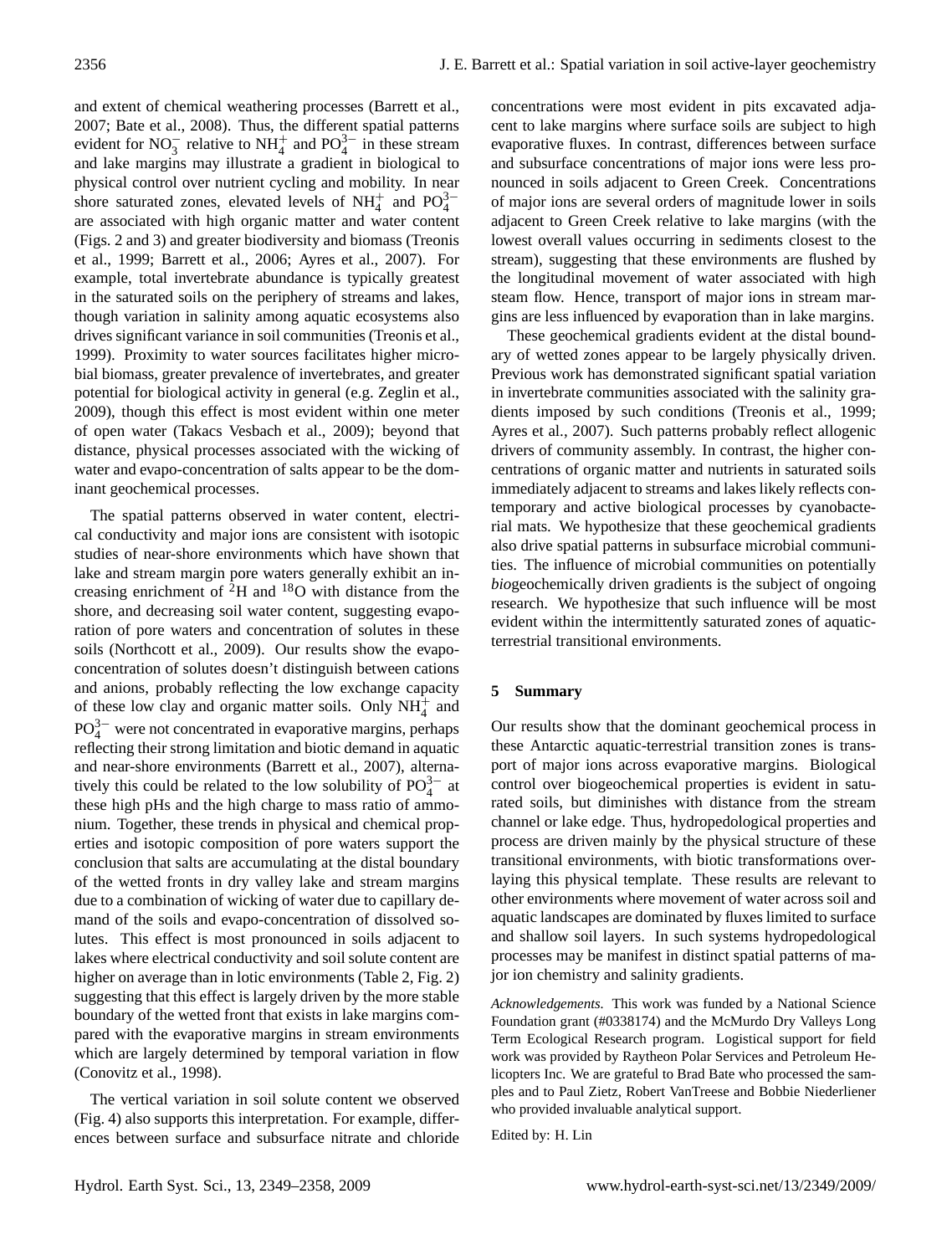#### **References**

- Adams, B. J., Bardgett, R. D., Ayres, E., Wall, D. H., Aislabie, J., Bamforth, S., Bargagli, R., Cary, C., Cavacini, P., Connell, L., Convey, P., Fell, J. W., Frati, F., Hogg, I. D., Newsham, K. K., O'Donnell, A., Russell, N., Seppelt, R. D., and Stevens, M. I.: Diversity and distribution of Victoria Land biota, Soil Biol. Bioch., 38, 3003–3018, 2006.
- Aislabie, J. M., Chhour, K. L., Saul, D. J., Miyauchi, S., Ayton, J., Paetzold, R. F., and Balks, M. R.: Dominant bacteria in soils of Marble Point and Wright Valley, Victoria Land, Antarctica, Soil Biol. Bioch., 38, 3041–3056, 2006.
- Ayers, E., Adams, B. J., Barrett, J. E., Virginia, R. A., Wall, D. H.: Soil and sediment biogeochemistry and faunal community structure across aquatic-terrestrial interfaces in a polar desert ecosystem, Ecosystems, 10, 523–535, 2007.
- Bardgett, R. D., Anderson, J. M., Behan-Pelletier, V., Brussaard, L., Coleman, D. C., Ettema, C., Moldenke, A., Schimel, J. P., and Wall, D. H.: The influence of soil biodiversity on hydrological pathways and the transfer of materials between terrestrial and aquatic ecosystems, Ecosystems, 4, 421–429, 2001.
- Barrett, J. E., Virginia, R. A., and Wall, D. H.: Trends in resin and KCl-extractable soil nitrogen across landscape gradients in Taylor Valley, Antarctica, Ecosystems, 5, 289–299, 2002.
- Barrett, J. E., Virginia, R. A. Wall, D. H., Cary, S. C., Adams, B. J., Hacker A. L., and Aislabie, J. M.: Co-variation in soil biodiversity and biogeochemistry in northern and southern Victoria Land, Antarctica. Antarct. Sci., 18, 535–548, 2006.
- Barrett, J. E., Virginia, R. A., Lyons, W. B., McKnight, D. M., Priscu, J. C., Doran, P. T., Fountain, A. G., Wall, D. H., and Moorhead D. L.: Biogeochemical stoichiometry of Antarctic Dry Valley ecosystems, J. Geophys. Res., 112, G01010, doi:10.1029/2005JG000141, 2007.
- Barrett, J. E., Virginia, R. A., Wall, D. H., Doran, P. T., Fountain, A. G., Welch K. A., and Lyons, W. B.: Persistent effects of a discrete climate event on a polar desert ecosystem, Glob. Change. Biol., 14, 2249–2261, 2008.
- Bate, D. B., Barrett, J. E., Poage M. A., and Virginia R. A.: Soil phosphorus cycling in an Antarctic Polar Desert, Geoderma, 144, 21–31, 2008.
- Bockheim, J. G.: Properties and classification of cold desert soils from Antarctica, Soil Sci. Soc. Am. J., 61, 224–231, 1997.
- Bockheim, J. G.: Landform and soil development in the McMurdo Dry valleys, Antarctica, a regional synthesis, Arct. Antarct. Alp. Res., 34, 308–317, 2002.
- Bomblies, A., McKnight, D. M., and Andrews, E. D.: Retrospective simulation of lake-level rise in Lake Bonney based on recent 21 year record, indication of recent climate change in the McMurdo Dry Valleys, Antarctica, J. Paleolimn., 25, 477–492, 2001.
- Burkins, M. B., Virginia, R. A., Chamberlain, C. P., and Wall, D. H.: Origin and distribution of soil organic matter in Taylor Valley, Antarctica, Ecology, 81, 2377–2391, 2000.
- Campbell, I. B. and Claridge, G. G. C.: Antarctica, Soils, Weathering Processes and Environment, Developments in Soil Science 16, Elsevier Press, Amsterdam, 1987.
- Carlye, G. C. and Hill, A. R.: Groundwater phosphate dynamics in a river riparian zone: effects of hydrologic flowpaths, lithology and redox chemistry, J. Hydrol., 247, 151–168, 2001.
- Chinn, T. H.: Physical hydrology of the dry valley lakes, in: Physical and Biogeochemical Processes in Antarctic Lakes, Antarctic Research Series, edited by: Green, W. J. and Friedmann, E. I., American Geophysical Union, Washington, D.C., 59, 1–51, 1988.
- Connell, L., Redman, R., Craig, S., and Rodriguez, R.: Distribution and abundance of fungi in the soils of Taylor Valley, Antarctica, Soil Biol. Biochem., 38, 3083–3094, 2006.
- Conovitz, P. A., Mcknight, D. M., Macdonald, L. H., Fountain, A. G., and House, H. R.: Hydrological processes influencing streamflow variation in Fryxell Basin, Antarctica, in: Ecosystem Dynamics in a Polar Desert: The McMurdo Dry Valleys, Antarctica, Antarctic Research Series, edited by: Priscu, J. C., American Geophysical Union, 93–108, 1998.
- Convey, P., Block W., and Peat, H. J.: Soil arthropods as indicators of water stress in Antarctic terrestrial habitats, Glob. Change Biol., 9, 1718–1730, 2003.
- Cozzetto, K., McKnight, D., Nylen, T., and Fountain, A.: Experimental investigations into processes controlling stream and hyporheic temperatures, Fryxell Basin, Antarctica, Adv. Water Resour., 29, 130–153, 2006.
- Doran, P. T., McKay, C. P., Clow, G. D., Dana, G. L., Fountain, A. G., Nylen, T., and Lyons, W. B.: Valley floor climate observations from the McMurdo dry valleys, Antarctica 1986–2000, J. Geophys. Res. Atmos., 107, 4772, doi:10.1029/2001JD002045, 2002.
- Doran, P. T., McKay, C. P., Fountain, A. G., Nylen, T., McKnight, D. M., Jaros, C., and Barrett, J. E.: Hydrologic response to extreme warm and cold summers in the McMurdo Dry Valleys, East Antarctica, Antarc. Sci., 20, 499–509, 2008.
- Elberling, B., Gregorich, E. G., Hopkins, D. W., Sparrow, A. D., Novis, P., and Greenfield, L. G.: Distribution and dynamics of soil organic matter in an Antarctic dry valley, Soil. Biol. Biochem., 38, 3095–3106, 2006.
- Findlay, S., Quinn, J. M., Hickey, C. W., Burrell, G., and Downes, M.: Effects of land use and riparian flowpath on delivery of dissolved organic carbon to streams, Limn. Oceanogr., 46, 345–355, 2001.
- Gooseff, M. N., McKnight, D. M., Lyons, W. B, and Blum, A. E.: Weathering reactions and hyporheic exchange controls on stream water chemistry in a glacial meltwater stream in the McMurdo Dry Valleys, Water Resour. Res., 38, 1279, doi:1210.1029/2001WR000834, 2002.
- Gooseff, M. N., Northcott, N. L., Barrett, J. E., Bate, D. B., Hill, K., Zeglin, L. H., Bobb, M., and Vesbach, C. D.: Controls on soil water dynamics in near-shore lake environments in an Antarctic polar desert, Vadose Zone J., 6, 841–848, 2007.
- Hall, B. L., Denton, G. H., and Overturf, B.: Glacial Lake Wright, a high-level Antarctic lake during the LGM and early Holocene, Antarc. Sci., 13, 53–60, 2001.
- Hall, B. L., Denton, G. H., Overturf, B., and Hendy, C. H.: Glacial Lake Victoria, a high-level Antarctic lake inferred from lacustrine deposits in Victoria Valley, J. Quater. Sci., 17, 697–706, 2002.
- Hedin, L. O., von Fischer, J. C., Ostrom, N. E., Kennedy, B. P., Brown, M. G., and Robertson, G. P.: Thermodynamic constraints on nitrogen transformations and other biogeochemical processes at soil-stream interfaces, Ecology, 79, 684–703, 1998.